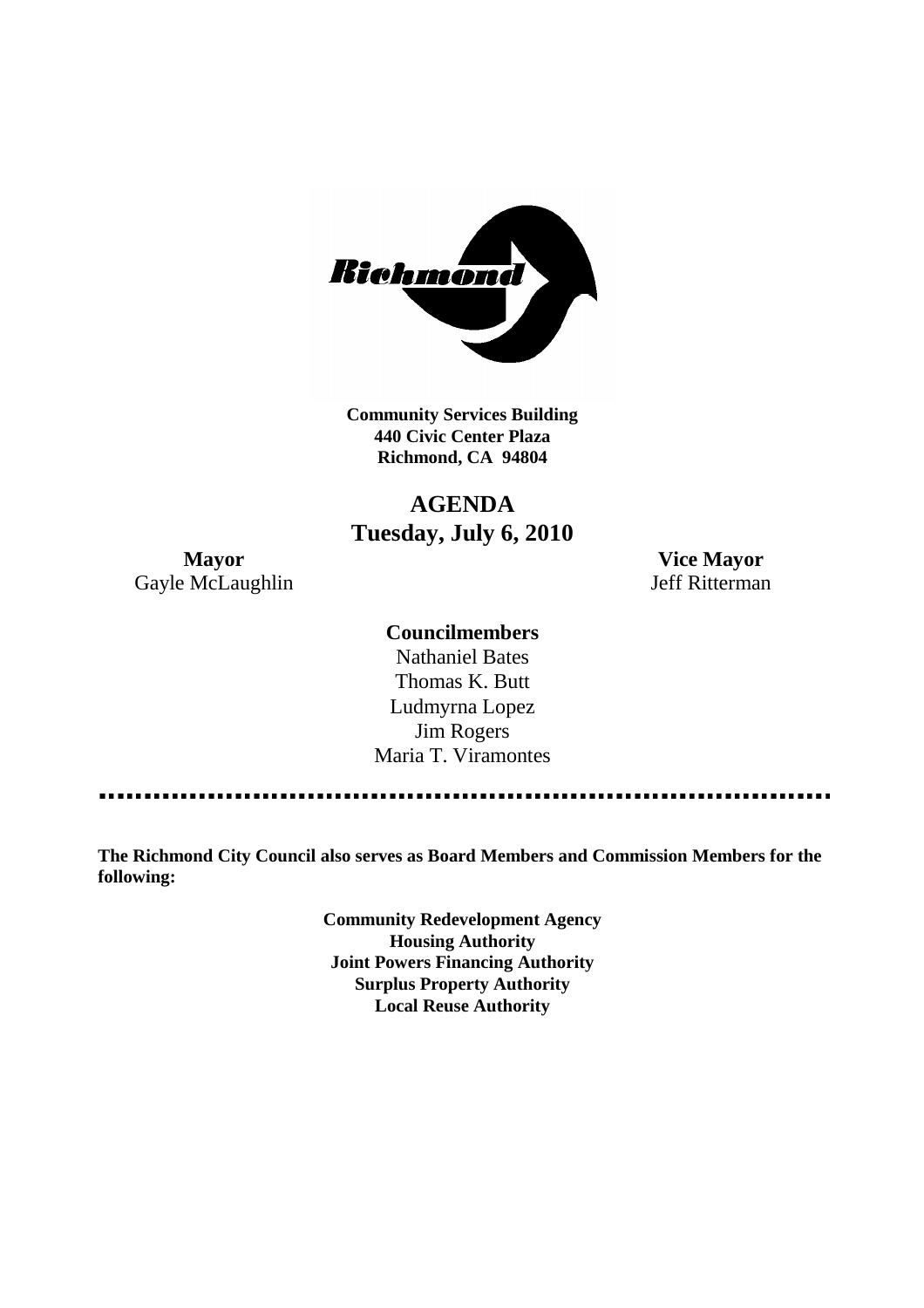# **MEETING PROCEDURES**

The City of Richmond encourages community participation at its City Council meetings and has established procedures that are intended to accommodate public input in a timely and time-sensitive way. As a courtesy to all members of the public who wish to participate in City Council meetings, please observe the following procedures:

**PUBLIC COMMENT ON AGENDA ITEMS:** Anyone who desires to address the City Council on items appearing on the agenda must complete and file a pink speaker's card with the City Clerk **prior** to the City Council's consideration of the item. Once the City Clerk has announced the item and discussion has commenced, no person shall be permitted to speak on the item other than those persons who have submitted their names to the City Clerk. Your name will be called when the item is announced for discussion. **Each speaker will be allowed TWO (2) MINUTES to address the City Council on NON-PUBLIC HEARING items listed on the agenda.**

**OPEN FORUM FOR PUBLIC COMMENT:** Individuals who would like to address the City Council on matters not listed on the agenda or on **Presentations, Proclamations and Commendations, Report from the City Attorney, or Reports of Officers** may do so under Open Forum. All speakers must complete and file a pink speaker's card with the City Clerk **prior** to the commencement of Open Forum. **The amount of time allotted to individual speakers shall be determined based on the number of persons requesting to speak during this item. The time allocation for each speaker will be as follows: 15 or fewer speakers, a maximum of 2 minutes; 16 to 24 speakers, a maximum of 1 and one-half minutes; and 25 or more speakers, a maximum of 1 minute.**

#### **SPEAKERS ARE REQUESTED TO OCCUPY THE RESERVED SEATS IN THE FRONT ROW BEHIND THE SPEAKER'S PODIUM AS THEIR NAME IS ANNOUNCED BY THE CITY CLERK.**

**CONSENT CALENDAR:** Consent Calendar items are considered routine and will be enacted, approved or adopted by one motion unless a request for removal for discussion or explanation is received from the audience or the City Council. A member of the audience requesting to remove an item from the Consent Calendar must complete and file a speaker's card with the City Clerk **prior to the City Council's consideration of Agenda Review.** An item removed from the Consent Calendar may be placed anywhere on the agenda following the City Council's agenda review.

*The City Council's adopted Rules of Procedure recognize that debate on policy is healthy; debate on personalities is not. The Chairperson has the right and obligation to cut off discussion that is too personal, too loud, or too crude.*

**\*\*\*\*\*\*\*\*\*\*\*\*\*\*\*\*\*\*\*\*\*\*\*\*\*\*\*\*\*\*\*\*\*\*\*\*\*\*\*\*\*\*\*\*\*\*\*\*\*\*\*\*\*\*\*\*\*\***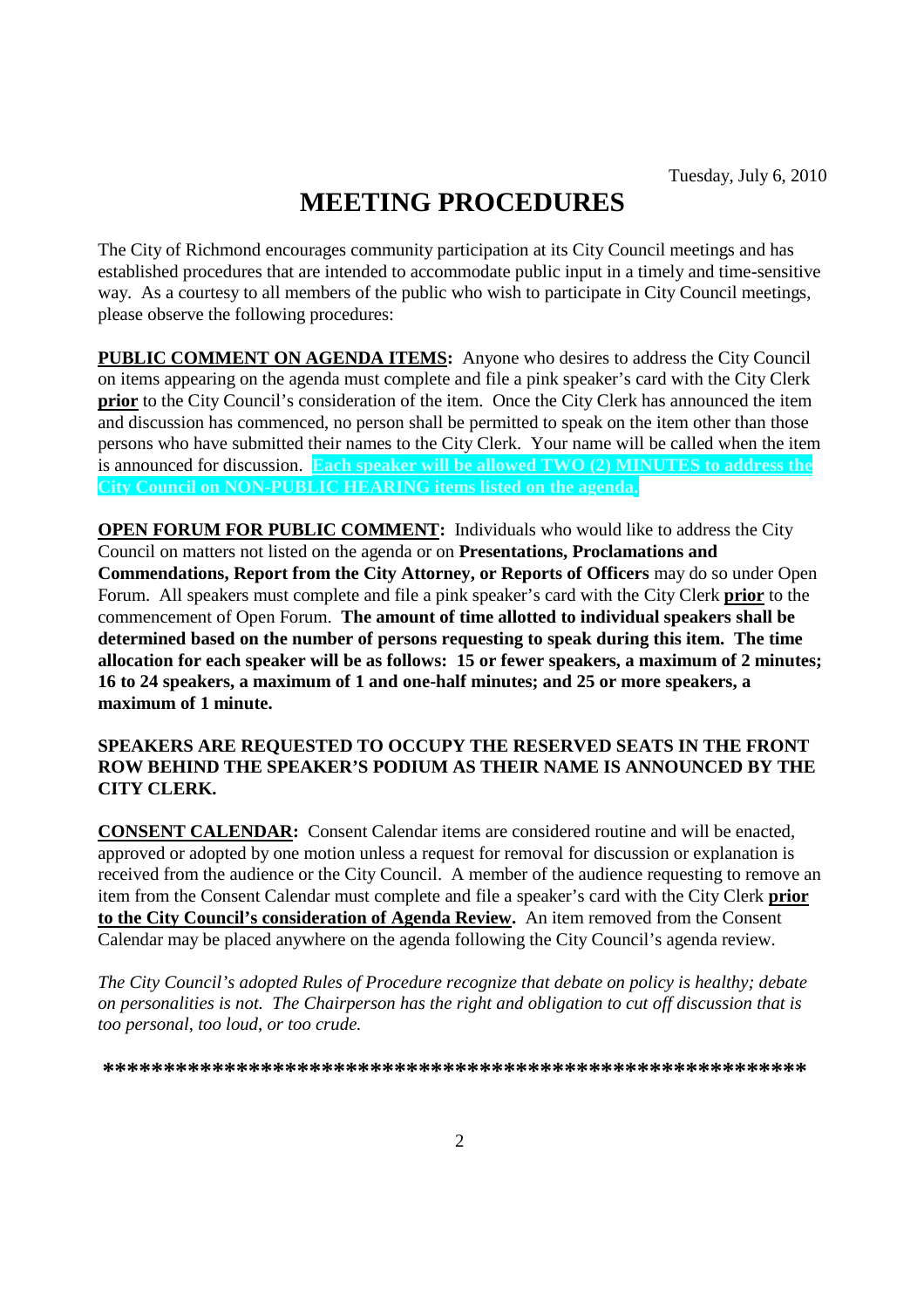### **EVENING OPEN SESSION**

5:00 p.m.

#### **A. ROLL CALL**

#### **B. PUBLIC COMMENT**

#### **C. ADJOURN TO CLOSED SESSION**

### **CLOSED SESSION**

Shimada Room of the Community Services Building

#### **A. CITY COUNCIL**

**A-1.** CONFERENCE WITH LEGAL COUNSEL - ANTICIPATED LITIGATION (Significant exposure to litigation pursuant to Subdivision (b) of Government Code Section 54956.9):

Two Cases

**A-2.** CONFERENCE WITH LEGAL COUNSEL - ANTICIPATED LITIGATION (Initiation of litigation pursuant to Subdivision (c) of Section 54956.9):

People vs. Clay, et al.

People vs. Soto, et al.

People vs. Tiongco, et al.

Four cases (service pending)

**\*\*\*\*\*\*\*\*\*\*\*\*\*\*\*\*\*\*\*\*\*\*\*\*\*\*\*\*\*\*\*\*\*\*\*\*\*\*\*\*\*\*\*\*\*\*\*\*\*\*\*\*\*\*\*\*\*\***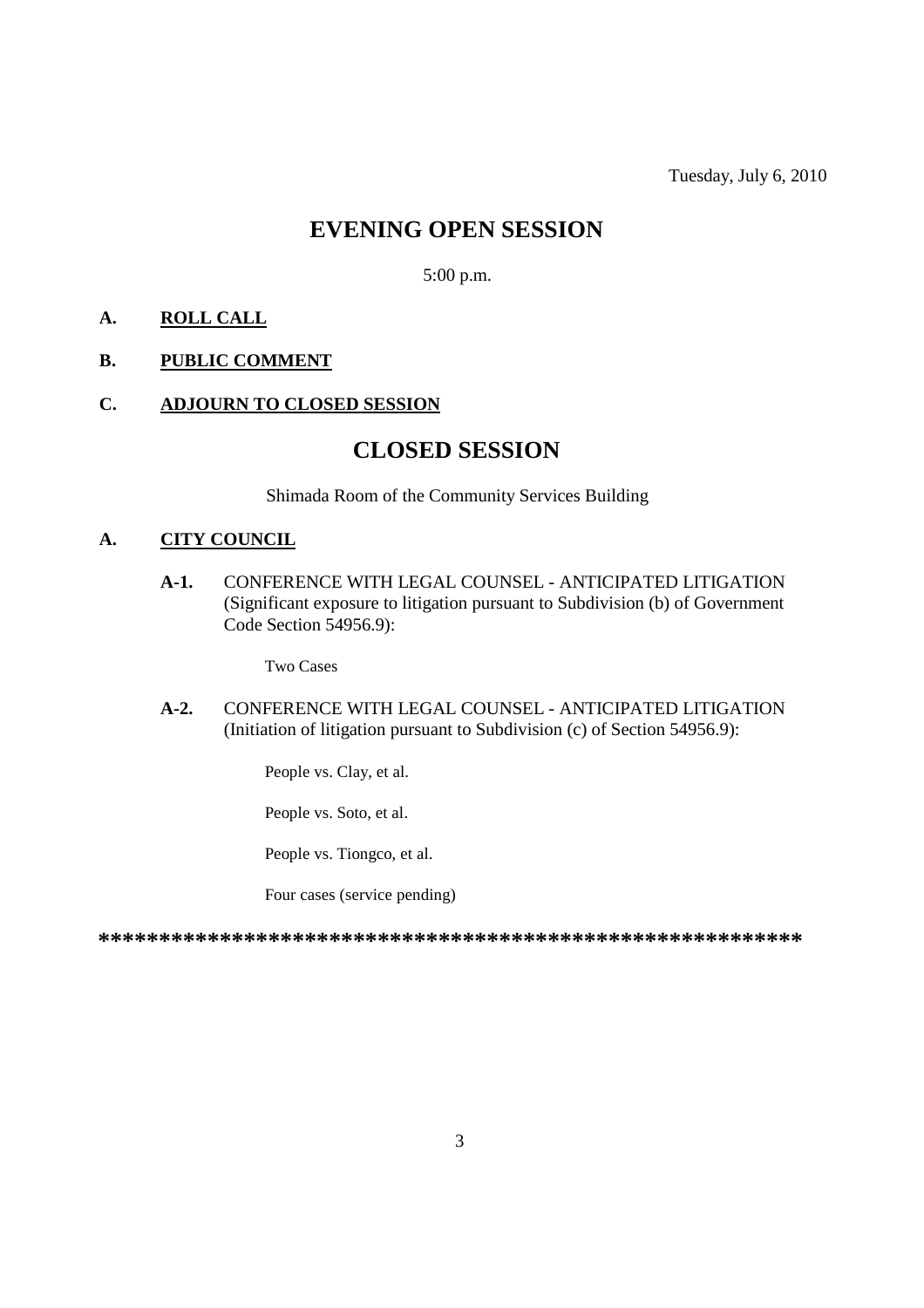# **JOINT MEETING OF THE RICHMOND REDEVELOPMENT AGENCY/RICHMOND CITY COUNCIL**

6:30 p.m.

#### **PLEDGE TO THE FLAG**

- **A. ROLL CALL**
- **B. STATEMENT OF CONFLICT OF INTEREST**
- **C. OPEN FORUM FOR PUBLIC COMMENT**
- **D. AGENDA REVIEW**

#### **E. PRESENTATIONS, PROCLAMATIONS, AND COMMENDATIONS**

**E-1.** RECEIVE an update from Communities Organized to Save Adult School (COSAS) on the status of adult education in West Contra Costa County - Mayor's Office (Mayor McLaughlin 620-6503).

#### **F. REPORT FROM THE CITY ATTORNEY OF FINAL DECISIONS MADE AND NON-CONFIDENTIAL DISCUSSIONS HELD DURING CLOSED SESSION**

#### **G. REDEVELOPMENT AGENCY BOARD CONSENT CALENDAR**

**G-1.** ADOPT a resolution authorizing the executive director to take any and all actions necessary to redeem the Variable Rate Demand Multifamily Housing Revenue Refunding Bonds (The Summit at Hilltop Apartments), 2003 Series A, and to enter into an Amended and Restated Regulatory Agreement and Declaration of Restrictive Covenants with Prime Residential Group or its affiliate (Prime); and approving the transfer of the Summit at Hilltop Apartments to Prime - Richmond Community Redevelopment Agency (Steve Duran/Patrick Lynch 307-8140).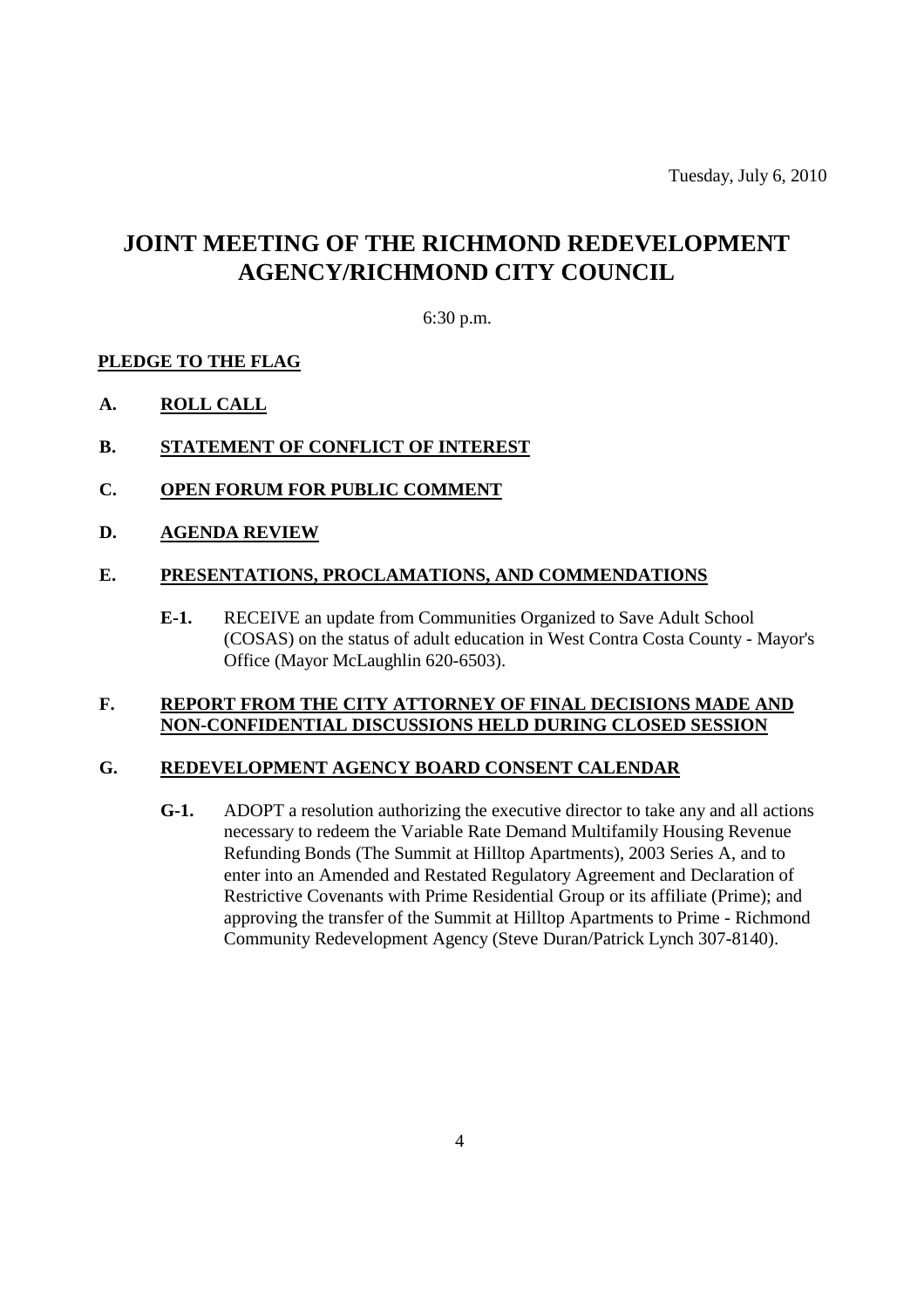#### **H. CITY COUNCIL CONSENT CALENDAR**

- **H-1.** APPROVE a one-year agreement with the Contra Costa District Attorney's Office to provide one of the two assistant district attorneys assigned to, and housed within, the Richmond Police Department for the Police-Prosecutor Liaison Program, to assist in the preparation and review of criminal cases, as well as other services, at a cost not to exceed \$200,000 from April 1, 2010, to March 31, 2011. (This item was reviewed by both the Public Safety Committee and the Finance Committee, and was recommended for approval of a one-year contract) - Police Department (Chief Chris Magnus 621-1802).
- **H-2.** APPROVE a two-year contract with York Insurance Services Group, Inc. California for Workers' Compensation claims adjusting services in an amount not to exceed \$1,070,350 beginning in FY 2010-2011 and ending in FY 2011-2012. (This item was reviewed and recommended for approval by the Finance Committee at its June 4, 2010, meeting)- Human Resources Management Department (Leslie Knight 620-6600).
- **H-3.** APPROVE a contract with Wadsworth Glass Co. for the board up of abandoned officers' homes at Point Molate in an amount not to exceed \$55,000 – Public Works (Yader A. Bermudez 231-3009).
- **H-4.** APPROVE a contract with Ki Research Institute (KRI) to deliver conflict resolution training for the Richmond Public Library's Literacy for Every Adult Project (L.E.A.P.) in an amount not to exceed \$12,000 annually to continue Ki training with L.E.A.P. students through June 30, 2013 - Library & Cultural Services (Monique A. le Conge 620-6555).
- **H-5.** APPROVE an amendment to the contract with Straight Talk on Prison (STOP) for academic coordination based on the receipt of the Bridges to Success Drop Out Prevention and Academic Support Grant. The contract term will be extended through December 31, 2011, and the contract amount will be increased by \$42,000 to an amount not to exceed \$72,000 - Employment and Training Department (Sal Vaca/Jay Leonhardy 307-8019).
- **H-6.** APPROVE an amendment to the contract with RYSE Center to provide health, wellness and academic support services to qualifying West County youth. The contract term will be extended through June 30, 2011, and the contract amount will be increased by \$25,000 to an amount not to exceed \$30,000 - Employment and Training Department (Sal Vaca/Jay Leonhardy 307-8019).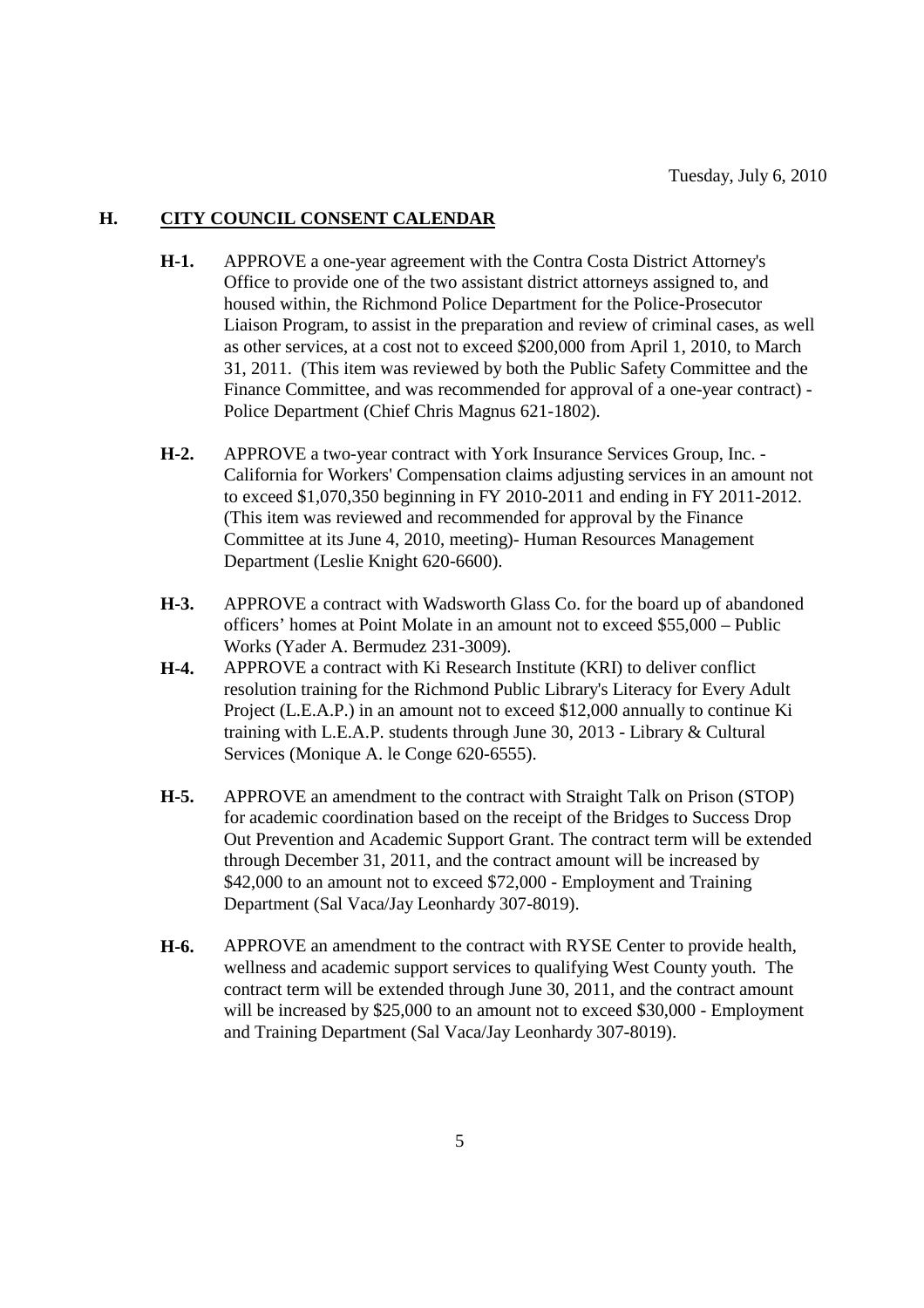- **H-7.** APPROVE a contract with the Latina Center in an amount not to exceed \$27,124, funded by the CalGRIP II grant, to provide health and leadership services to adolescents in Richmond area middle and high schools for a term from April 1, 2010 through March 31, 2011 - Office of Neighborhood Safety (DeVone Boggan 620-5421).
- **H-8.** APPROVE a contract with Jane Lofgren, dba Central Cleaning, for restroom cleaning services at Jay & Barbara Vincent Park, Shimada Park, Lucretia Edwards Park, Nevin Park, Nicholl Park, and North Richmond Ballfield in an amount not to exceed \$15,300. The contract term will be from July 1, 2010, to June 30, 2011 - Public Works Department (Yader A. Bermudez 231-3009).
- **H-9.** APPROVE the purchase from PROFORCE MARKETING Inc. for additional and replacement X26E Tasers and cartridges at a cost not to exceed \$84,000 (\$28,000 per year, for three years) for FY 2010 through FY 2013. This action requires an exception be made to Resolution 55-10, which directs that city staff refrain from doing business with any company based in Arizona until SB 1070 is repealed, since the sole source for this item is Taser, International and Proforce Marketing, located in the State of Arizona - Police Department (Chief Chris Magnus 621-1802).
- **H-10.** APPROVE the Construction Access, Property Use, and Restoration License Agreement ("Agreement") by and between the West Contra Costa County Unified School District ("District") and the City of Richmond for the District's use of a portion of the softball field located at Martin Luther King Jr. Park for the installation of a construction staging area for the Nystrom Elementary School Multi-Purpose Building and staff parking lot, and pedestrian access for students and staff until October 2011, or until the completion of the Nystrom Elementary School Multi-Purpose Building Project; and AUTHORIZE the city manager or his designee to enter into the Agreement with the District - City Manager's Office (Bill Lindsay 620-6512).
- **H-11.** ADOPT a resolution adopting rules and regulations implementing Chapter 2.50 of the Richmond Municipal Code, entitled the Business Opportunity Ordinance, to promote the goals and intent of the ordinance previously adopted by the City Council - Employment and Training (Sal Vaca 307-8019).
- **H-12.** ADOPT an ordinance (second reading) setting wastewater user rates for fiscal years 2011-2012 through 2013-14, establishing annual rate increases of 5% for each of these three fiscal years - Finance Department (James Goins/Chad Davisson 620-5486).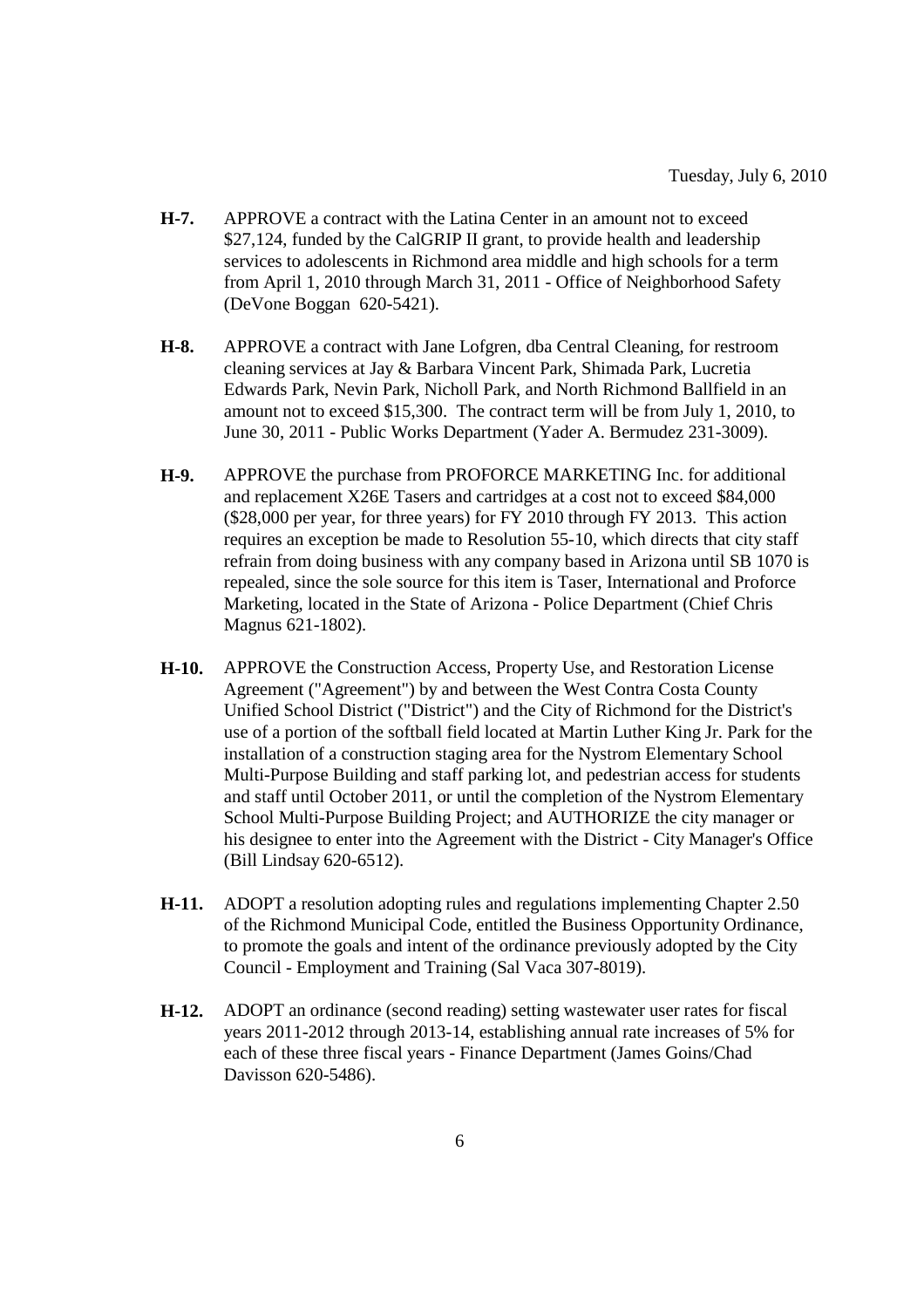- **H-13.** ADOPT an ordinance (second reading) amending Chapter 9.17 of the Richmond Municipal Code related to the use of food ware by Richmond food providers to: (a) include technical revisions regarding elimination of the use of the term "Biodegradable;" (b) inclusion of cutlery items required to be compostable; and (c) inclusion of an exemption for food ware for which there is no suitable alternative - City Manager's Office (Bill Lindsay 620-6512).
- **H-14.** APPROVE the following appointments and re-appointments: Commission on Aging: Janell Hurd, incumbent, term expiring May 19, 2012; Barbara Scott-Jackson, incumbent, term expiring May 19, 2012; Eli Williams, incumbent, term expiring May 19, 2012; Planning Commission: Charles Duncan, incumbent, term expiring June 30, 2012; Jeff Lee, incumbent, term expiring June 30, 2012; Ben Choi, filling vacant seat, term expiring June 30, 2012; Andres Soto, filling vacant seat, term expiring June 30, 2012 - Mayor's Office (Mayor McLaughlin 620-6503).
- **H-15.** ADOPT a resolution authorizing the city manager to increase the city's bridge financing to the Rosie the Riveter Trust, or an affiliated wholly-owned for-profit entity, raising the not to exceed loan amount from \$2,000,000 to \$3,100,000 for the renovation and rehabilitation of the historic Maritime Day Care Center, and to enter into a loan agreement and related documents for such purposes - City Manager's Office (Bill Lindsay 620-6512).

#### **I. PUBLIC HEARINGS**

**I-1.** Public hearing to consider adopting a resolution authorizing the City of Richmond to levy special assessments against certain properties having unpaid invoices related to administrative citations, nuisance abatement costs, foreclosure ordinance fines, maintaining abandoned houses, and weed and rubbish abatements pursuant to Richmond Municipal Code Chapters 9.22, 2.63, 6.38, and 9.50 - Police Department (Chief Chris Magnus 621-1802/Tim Higares 620-6508).

#### **J. RESOLUTIONS**

**J-1.** ADOPT a resolution opposing the \$11.1 billion water bond officially titled "Safe, Clean, and Reliable Drinking Water Supply Act of 2010" on the November 2010 ballot - Mayor's Office (Mayor McLaughlin 620-6503).